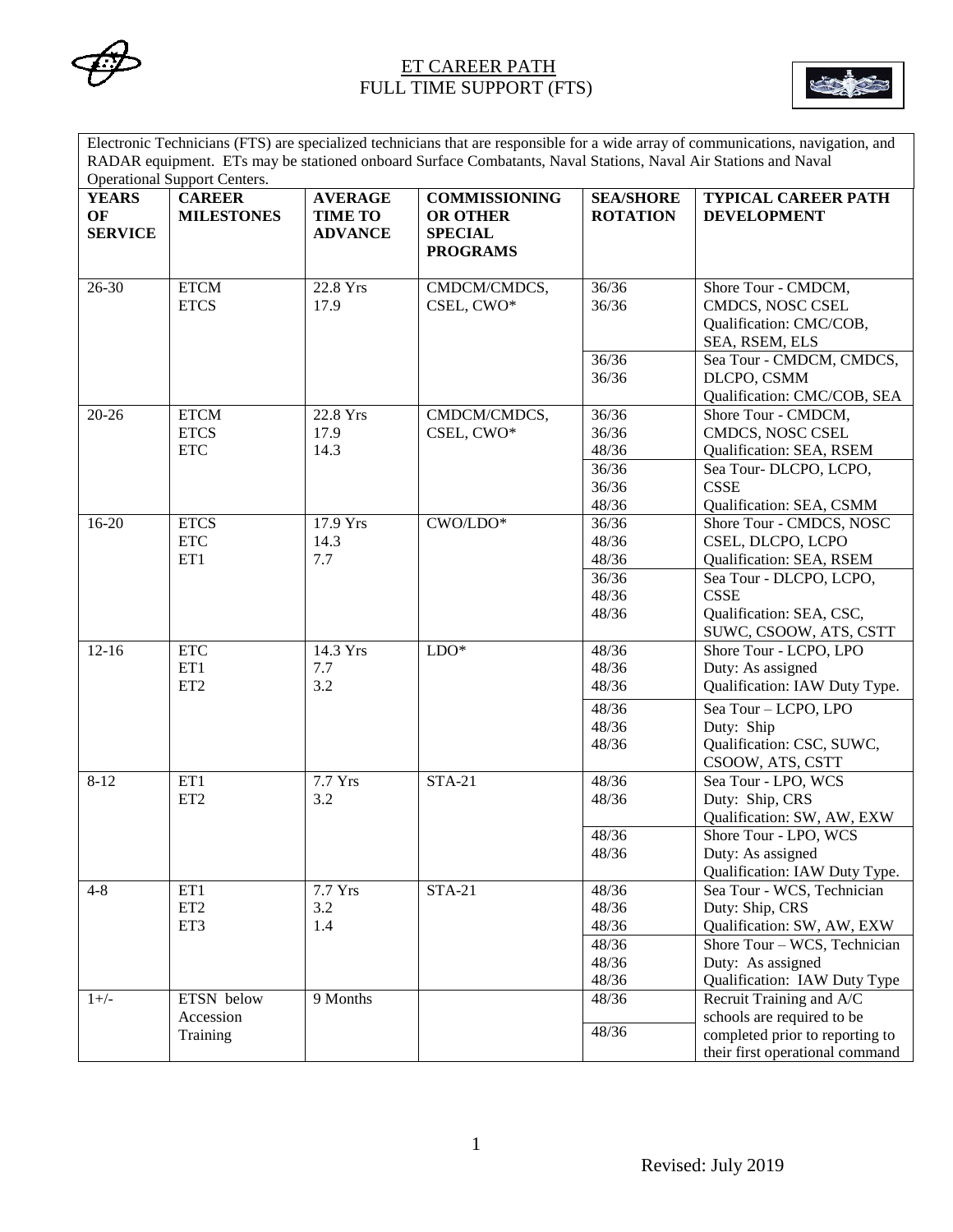



Notes:

1. "A" School required

2. ET-FTS is a sea/shore balanced rating. ETs must maintain a secret security clearance. \*Some billets require TS-SCI

- 3. ETCS/ETCM billets are limited to 8CSC and 8CMC billets.
- 4. Qualified FTS Sailors may apply for LDO/CWO.
- 5. Acronyms:

ATS - Afloat Training Specialist ATFP - Anti-Terrorism/Force Protection CSC - Combat Systems Coordinator CSEL – Command Senior Enlisted Leaders CSSE – Combat System Senior Enlisted CSMC - Combat Systems Maintenance Central CSMM - Combat Systems Maintenance Manager CSOOW - Combat Systems Officer of the Watch CSTT - Combat Systems Training Team FPTT - Force Protection Training Team ITT - Integrated Training Team MTS - Master Training Specialist SCAT- Small Craft Action team SRS - Surface Rescue Swimmer SUWC - Surface Warfare Coordinator VBSS - Visit Board Search and Seizure WCS - Work Center Supervisor

#### **Considerations for advancement from E6 to E7**

- 1. Sea Assignments (all)
	- Leading Petty Officer
	- Warfare qualification(s) (platform dependent)
	- Qualified (I/P) OOD, CSOOW, Duty Dept Head; (U/W) CSOOW
	- Command Training Team member (CSTT)
	- Assistant Watch Bill Coordinator, Assistant Duty Section Leader
	- Afloat Training Specialist (ATS)
	- Military Education (PPME/JPME)
	- Community Service (MOVSM)
	- Sailor 360 with strong involvement and documented impact. Special consideration should be given to those in leadership positions
	- FCPOA with strong involvement and documented impact. Special consideration should be given to those in leadership positions
	- Command collateral duties with documented impact
- 2. Shore Assignments (all)
	- Recruit Division Commander (RDC)
	- Instructor Duty (MTS if available)
	- White House Communications (WHC) Team
	- Personnel assigned to Navy Operational Support Centers (NOSC) **SHALL** complete the NOSC Watchstander PQS (NAVEDTRA 43075)
	- Enlisted Recruiter (Silver and Gold wreaths)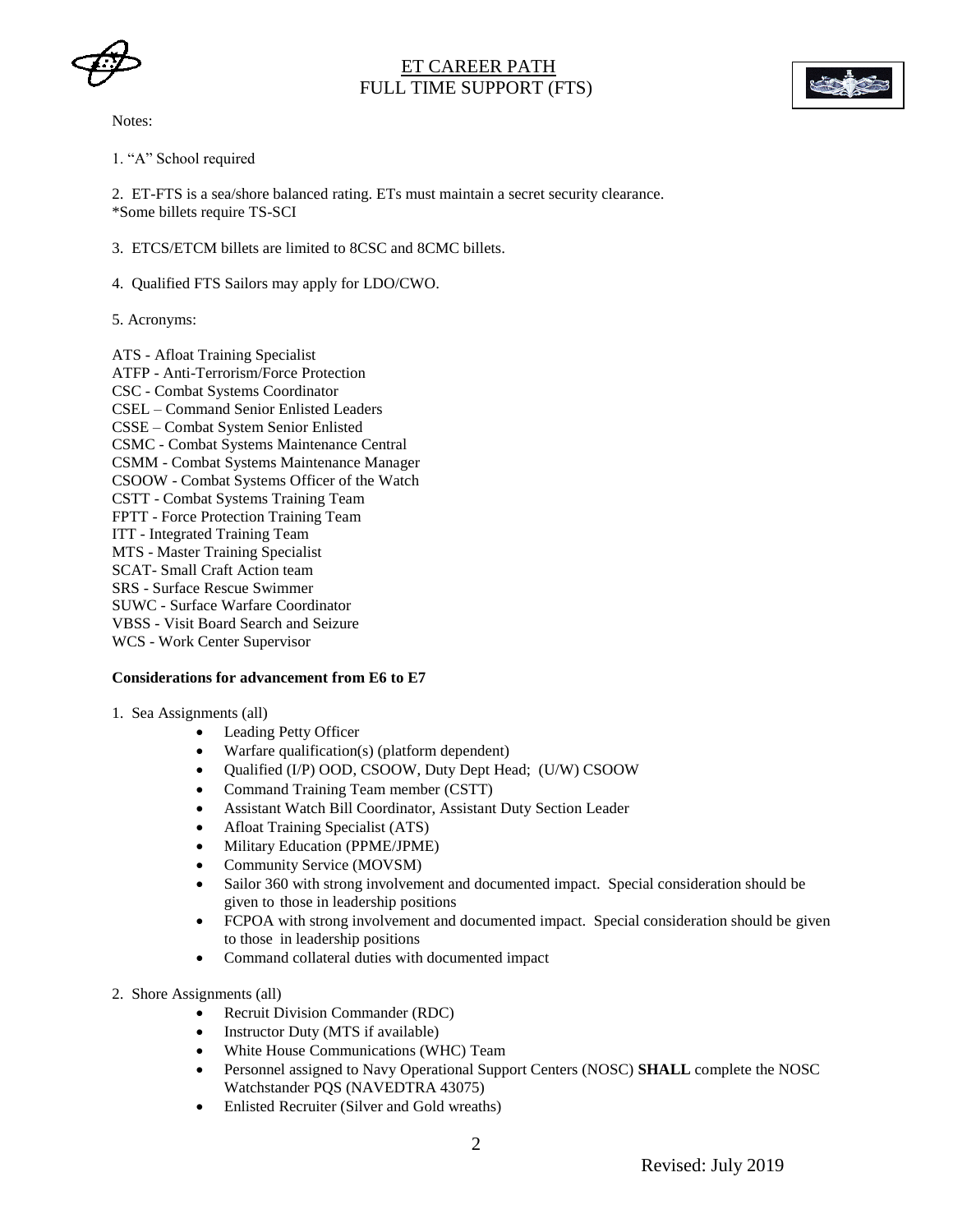



- Sailor 360 with strong involvement and documented impact. Special consideration should be given to those in leadership positions
- FCPOA with strong involvement and documented impact. Special consideration should be given to those in leadership positions
- Command collateral duties with documented impact
- Off duty education/degree
- Community Service (MOVSM)

#### **Considerations for advancement from E7 to E8**

#### 1. Sea Assignments (all)

- Divisional LCPO/CSSE tour at an operational command.
- Qualified (I/P) Section Leader; (U/W) CSOOW, CSC
- Command Training Team (CSTT) Leader/Member
- Warfare qualification(s) (platform dependent)
- Military Education (SEJPME I/II)
- USMAP
- CPOA with strong involvement and documented impact. Special consideration should be given to those in leadership positions
- Sailor 360 with strong involvement and documented impact. Special consideration should be given to those in leadership positions
- CPO Initiation with strong involvement and documented impact. Special consideration should be given to those in leadership positions
- 2. Shore Assignments (all)
	- NOSC CSEL
	- RDC (MTS available)
	- Instructor Duty (MTS if available)
	- White House Communications (WHC) Team
	- Detailer
	- Enlisted Recruiter (Silver and Gold wreaths)
	- Completed Reserve Senior Enlisted Management (RSEM) course
	- Warfare qualification(s) (duty station dependent)
	- Off duty education/degree
	- Qualified CDO/SDO
	- USMAP
	- Community involvement leading to MOVSM
	- CPOA with strong involvement and documented impact. Special consideration should be given to those in leadership positions
	- Sailor 360 with strong involvement and documented impact. Special consideration should be given to those in leadership positions
	- CPO Initiation with strong involvement and documented impact. Special consideration should be given to those in leadership positions

### **Consideration for advancement from E8 to E9**

- 1. Sea Assignments (all)
	- Departmental LCPO/CSSE tour at an operational command
	- Completed Senior Enlisted Academy (SEA) or other service equivalent
	- Command Training Team (CSTT) Leader
	- Major Command Collateral(s) with documented impact
	- Senior Watch Bill Coordinator
	- Warfare qualification(s) (platform dependent)